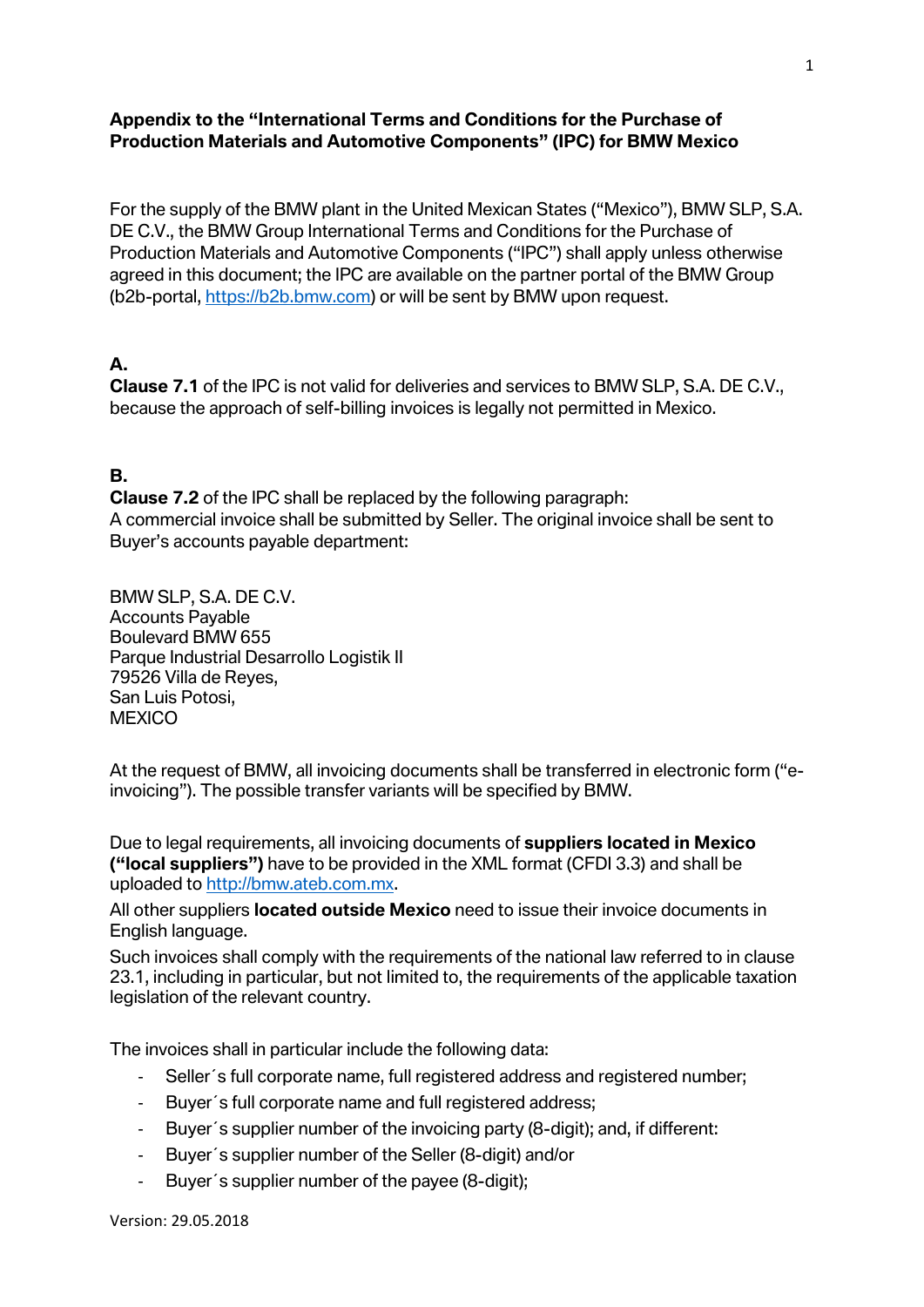- Origin of the goods;
- VAT rate and VAT amount, total charge excluding VAT;
- reference to tax exemptions;
- Charges split according to VAT-rates;
- Date of invoice:
- Running unique sequential invoice number;
- Specification (quantity with scale unit/type) of delivery or service rendered;
- In case of prepayments/advance payments: the date of receipt of remuneration;
- Any reduction of charges agreed in advance, if not already accounted for; lower VAT value has to be stated;
- Buyer´s Purchase Order number / Buyer´s Purchase Order modification number;
- Buyer´s item number
- Delivery note number indicated by Seller;
- Date of delivery of the Goods (explicitly stated on the invoice); delivery address / point of unloading;
- In case of re-delivery relating to prior delivery by Buyer: Delivery note number indicated by Buyer with respect to the said prior delivery;
- Value of consignment (price per item and total price);
- Price unit, currency unit;
- In case of national deliveries within Mexico:
	- o Buyer's RFC
	- o Seller's RFC
	- $\circ$  UUID of the invoice
- In case Seller is located within the European Union: VAT identification number of Seller
- Price of packaging (per unit of Goods);
- Number of packages, weight (gross/net).

For all mandatory data necessary to ensure an automated incoming invoice processing at BMW, Seller has to use data provided on the Supplier Information Platform available at:

[https://b2b.bmw.com](https://b2b.bmw.com/) -> My Workplace -> My Applications -> Plant Luis Potosi – Supplier-Information-Platform.

Depending on the nature of different business cases, the invoices need to be issued separately (e.g. for direct material, investment goods, services...). Furthermore, for claims and for revaluation separate documents need to be created. Credit notes for claims need to include the material share as well as the additional costs – the necessary information is shown in the Supplier Information Platform within the B2B portal. The number of invoice line items is limited to a maximum defined in the Supplier Information Platform.

Additionally, all invoices issued by Seller under these Terms and Conditions shall comply with all applicable tax requirements under the laws of Mexico.

Invoices which fail to meet the requirements of this provision may be rejected by Buyer. Seller will be notified and costs arising therefrom will be passed on to Seller. In that event the term allowed for payment shall begin on the day of receipt of the new, due and proper invoice, which meets the requirements of this provision.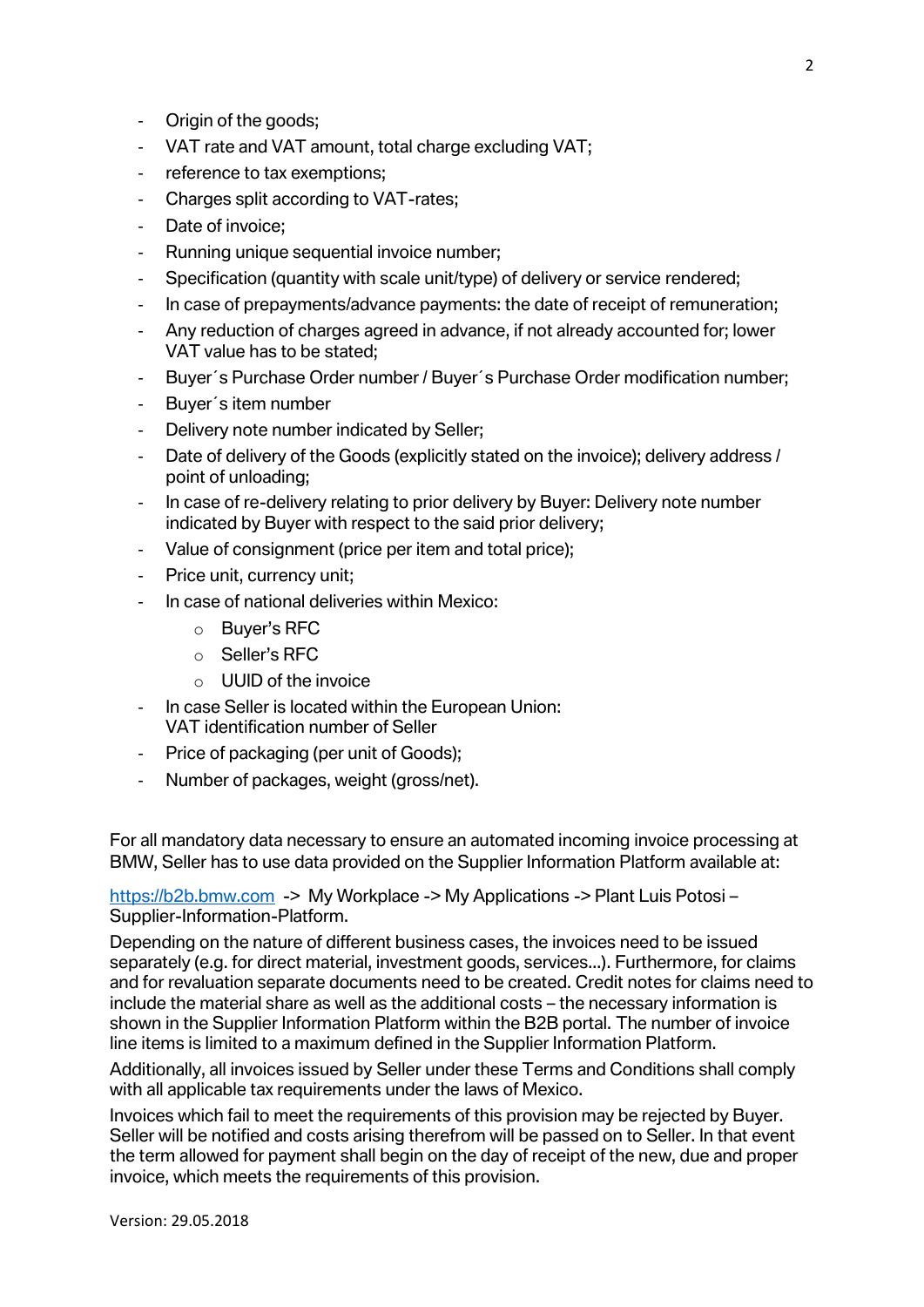#### **C. Clause 7.4 a)** IPC shall not apply.

#### **D. New clause 7.12** IPC

If withholding tax falls due on the amounts to be paid by Buyer to Seller, the withholding tax shall be withheld by Buyer in accordance with the applicable law and regulations in effect and paid to the relevant tax authority for Seller's account.

Upon request of Seller and in compliance with applicable law and regulations, Buyer shall provide Seller with a valid tax certificate or tax official document evidencing payment of withholding taxes on behalf of Seller.

If an applicable double taxation treaty or another regulation or law provides for a reduction or exemption from withholding tax deduction, Buyer shall only withhold the reduced amount or apply the exemption if Seller has provided Buyer with a valid tax exemption certificate at least 20 banking days before the payment date. Otherwise Buyer shall deduct and withhold the withholding taxes from the amounts due, which must be paid to the relevant tax authority to comply with the tax laws and regulations applicable and in effect. Seller shall meet all its certification, information and documentation obligations and other duties required for the application of reduced tax rates or exemptions under the applicable double taxation as well as the applicable laws and regulations.

# **E.**

**Clause 11.8** IPC shall be supplemented as follows:

For the purposes of possible actions for damages (irrespective of their legal grounds) Seller shall be bound by the respective regulatory or judicial decision.

## **F.**

#### **New clause 11.9** IPC:

Seller and Buyer are independent contracting parties and nothing in the purchase order or in this terms and conditions will make either party the employee, agent or legal representative of the other for any purpose. The purchase order and/or the terms and conditions do not grant either party any authority to assume or to create any obligation on behalf of or in the name of the other. Seller will be solely responsible for all employment and income taxes, insurance premiums, charges, liabilities and other expenses it incurs in connection with its performance of the purchase order and/or terms and conditions, except as expressly provided in a written agreement signed by Buyer. All employees and agents of Seller or its respective contractors are employees or agents solely of Seller or Seller's contractors, and not of Buyer, and are not entitled to employee benefits or other rights accorded to Buyer's employees. Buyer is not responsible for any obligation with respect to employees or agents of Seller or its contractors and therefore Seller agrees to hold Buyer, its shareholders/partners, affiliates, directors, managers, officers, employees and advisors, free and harmless from any law suits or claims filed against Buyer in connection with compliance of such obligations of Seller.